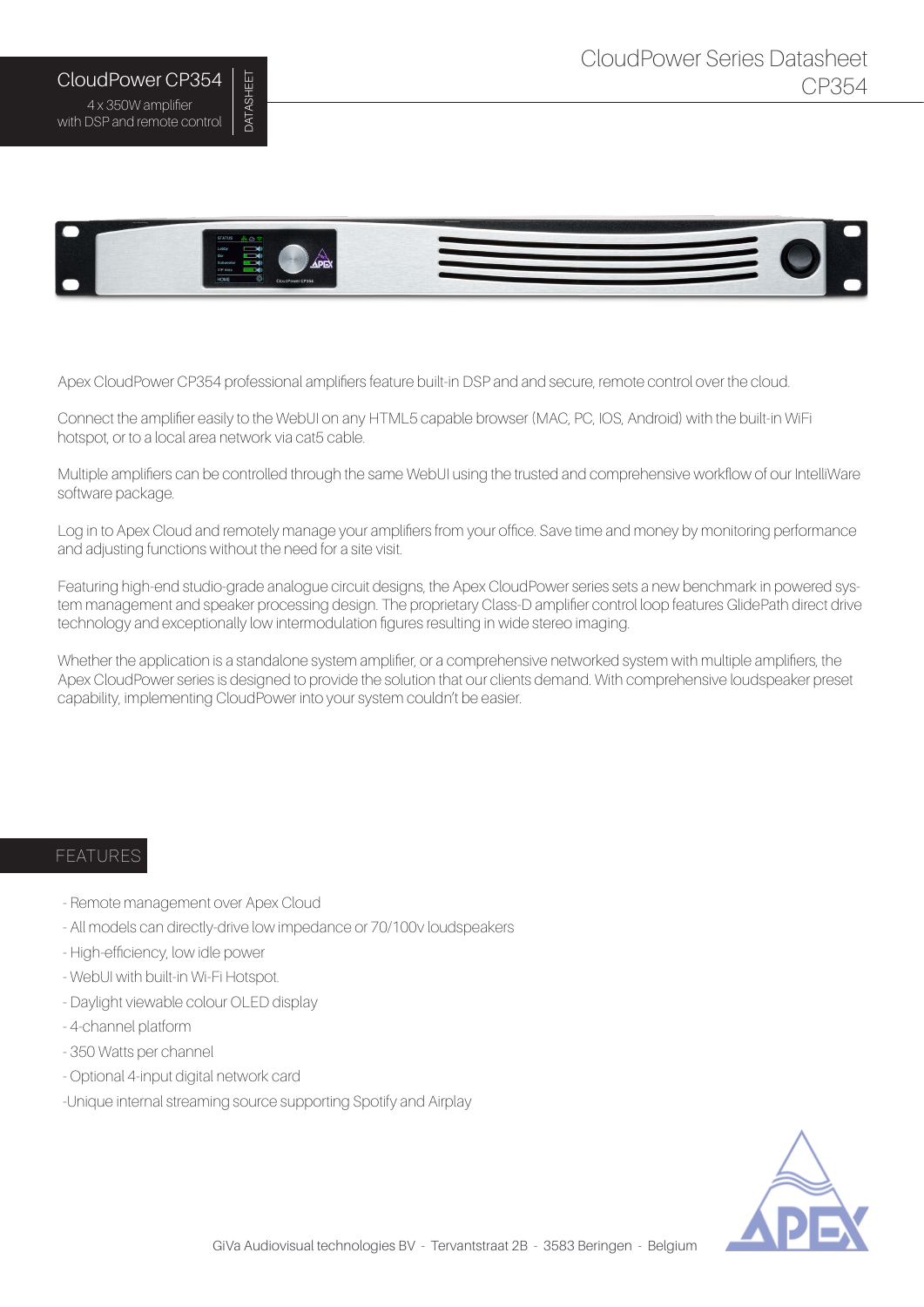DATASHEET

DATASHEET

with DSP and remote control

## SPECIFICATIONS

| Operating conditions                                                                      |                                                                          |
|-------------------------------------------------------------------------------------------|--------------------------------------------------------------------------|
| Temperature                                                                               | 0° to 50° C, 10 to 60 % non-condensing                                   |
| Storage temperature                                                                       | -20° to 70° C                                                            |
| Safety / Compliance                                                                       | <b>CB</b> Cerificate                                                     |
| Amplification and power supply                                                            |                                                                          |
| Amplification class                                                                       | Class D Glide Path technology                                            |
| Power supply model                                                                        | Universal switch mode power supplies with active PFC                     |
| Power Factor                                                                              | > 0,9 above 1/2 P                                                        |
| Mains Rating                                                                              | 100-240V @ 50-60 Hz                                                      |
| Operating Voltage                                                                         | 90-260V                                                                  |
| AC Mains connector                                                                        | IEC C20 Inlet (20 A max), CP1504-3004 Powercon 32A                       |
| Audio Specifications                                                                      |                                                                          |
| Frequency response                                                                        | 1Hz-22kHz                                                                |
| Distortion THD+N                                                                          | 0,05% @ P/2, 20Hz-20 kHz, 22 kHz BW                                      |
| Noise level (20 Hz - 20 kHz 8 ohm, A-weighted)                                            |                                                                          |
| Latency                                                                                   |                                                                          |
| Phase response                                                                            | $±10$ deg 20hz - 20kHz                                                   |
| <b>DSP</b>                                                                                |                                                                          |
| Digital Signal Processor                                                                  | 64 bit fix point                                                         |
| I/O Routing                                                                               | Flexible Routing matrix                                                  |
| User processing functions per channel                                                     |                                                                          |
| Gain:                                                                                     | $-80$ to $+15dB$ , 0, 1dB steps                                          |
| Polarity:                                                                                 | normal / inverted                                                        |
| Delay:                                                                                    | 0 to 250 ms (Shared between User and Group settings)                     |
| PEQ:                                                                                      | 12 x PEQ. Each PEQ can be set to a choice of 16 filter types (1)         |
| HP/LP filters:                                                                            | Bessel, Butterworth and Linkwitz Riley with slopes from 6 to 48 dB/oct   |
| Limiter:                                                                                  | Peak voltage, RMS voltage                                                |
| Group processing functions                                                                |                                                                          |
| Six global processing groups overlays which can link any amplifier channel in the network |                                                                          |
| Gain:                                                                                     | $-80$ to $+15dB$ , 0, 1dB steps                                          |
| Polarity:                                                                                 | normal / inverted                                                        |
|                                                                                           | Delay: 0 to 250 ms (Shared between User and Group settings)              |
| PFO:                                                                                      | 12 x PEQ. Each PEQ can be set to a choice of 16 filter types (1)         |
| Speaker processing functions                                                              |                                                                          |
| Gain:                                                                                     | $-80$ to $+15dB$ , 0, 1dB steps                                          |
| Polarity:                                                                                 | normal / inverted                                                        |
| Delay:                                                                                    | 0 to 250 ms (Shared between User and Group settings)                     |
| PEQ:                                                                                      | 12 x PEQ. Each PEQ can be set to a choice of 16 filter types (1)         |
| HP/LP filters:                                                                            | Bessel, Butterworth and Linkwitz Riley with slopes from 6 to 48 dB/oct   |
| Limiter:                                                                                  | Peak voltage, RMS voltage                                                |
| FIR filters:                                                                              | 1024 taps per channel                                                    |
| (1) Filter types:                                                                         |                                                                          |
|                                                                                           | Bell-Sym,Bell-Asym, Notch, Low-Shelf 6dB or 12dB, High-Shelf 6dB or 12dB |
|                                                                                           | All-Pass 90° or 180°, High-Pass 6dB, or 12dB, High-Pass VariQ 12dB,      |
|                                                                                           | Low-Pass 6dB or 12dB, Low-Pass Vari-Q 12dB, Band-Pass                    |

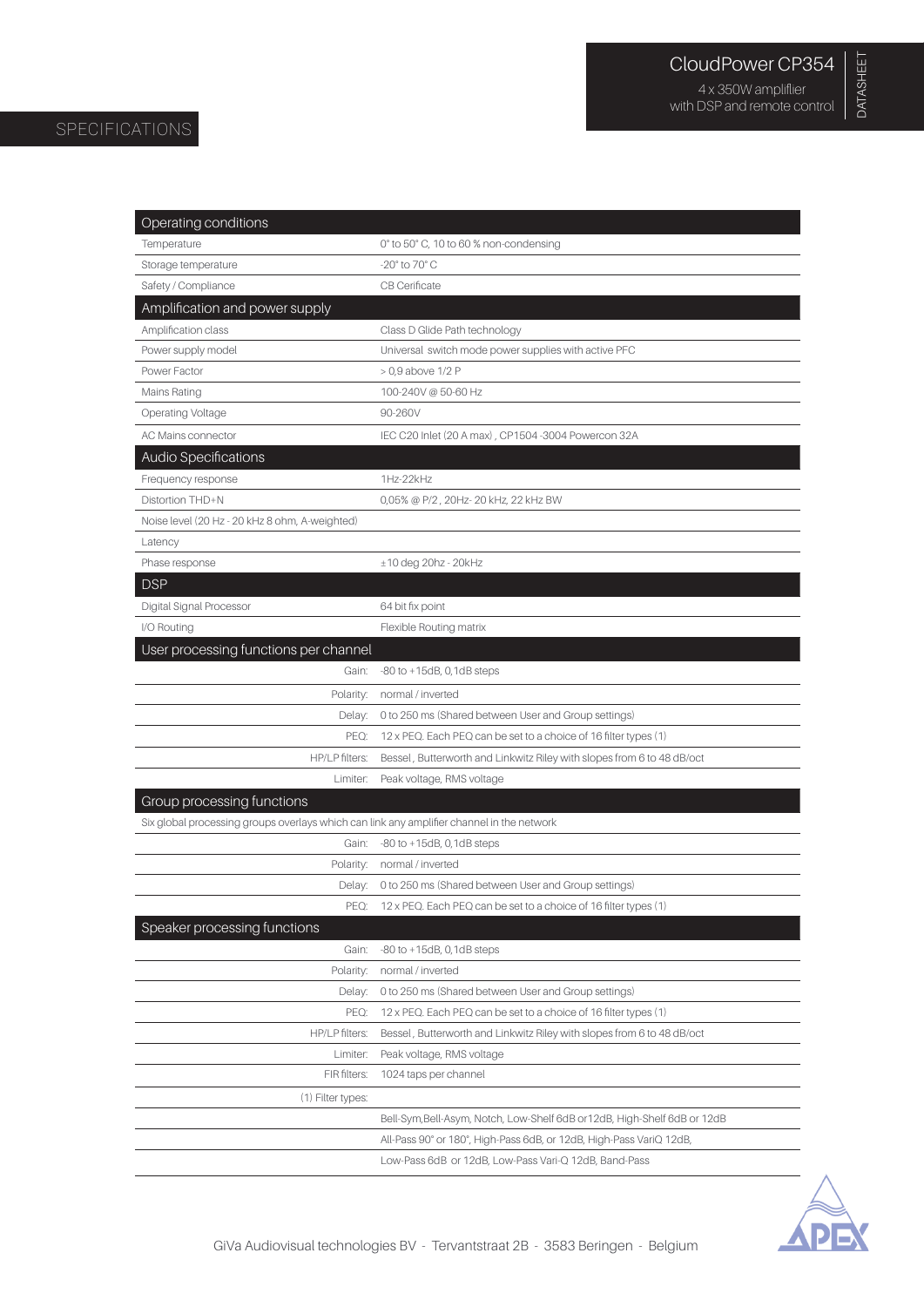| Circuits protection                   |                                                                      |
|---------------------------------------|----------------------------------------------------------------------|
| Mains and power supply                | Under, over voltage, over current protection                         |
| Power outputs                         | DC, Overtemp, Overcurrent limiter, VHF                               |
| Load monitoring                       | Realtime load monitoring and internal pilot tone                     |
| Cooling                               | Cooling fans with temperature control speed                          |
| Inputs                                |                                                                      |
| Analog                                | 4 balanced analog line inputs 4x 3-pin Phoenix                       |
| A/D conversion                        | 32 bit                                                               |
| Input impedance                       | 10 kOhm                                                              |
| Max. input level                      | 21 dBu                                                               |
| Digital                               | Optional digital network card (DANTE or AVB Milan)                   |
| <b>Internal Streaming source</b>      | Two channels internal streaming source supporting Spotify en Airplay |
| Remote control and monitoring         |                                                                      |
| Network connection                    | Single port Ethernet Gigabit interface                               |
| Apex remote control software          | CloudWare                                                            |
| Front panel indicators                |                                                                      |
| Daylight viewable colour OLED display | Real time level, limit and fault indicators                          |

 $\overline{\phantom{0}}$ 

| $\mid$ UPJ04                            |             |
|-----------------------------------------|-------------|
| Total burst power (all channels driven) | 1400        |
| 2 ohms                                  | 350         |
| 4 ohms                                  | 350         |
| 8 ohms                                  | 350         |
| 16 ohms                                 | 250         |
| Hi-Z 70V                                | 280         |
| <b>Hi-Z 100V</b>                        | 140         |
| Max Output Power bridged mode           |             |
| 4 ohms                                  | 700         |
| 8 ohms                                  | 700         |
| 16 ohms                                 | 700         |
| Power and Thermal 115 V                 |             |
| <b>Idle Power</b>                       | 30W         |
| Idle Current Draw                       | 0.3A        |
| Idle Thermal loss                       | 102 BTU/h   |
| 1/8 Power @ 4 Ohm Power                 | <b>185W</b> |
| 1/8 Power @ 4 Ohm Current Draw          | 1.6A        |
| 1/8 Power @ 4 Ohm Thermal loss          | 341 BTU/h   |
| Power and Thermal 230V                  |             |
| <b>Idle Power</b>                       | 30W         |
| Idle Current Draw                       | 0.15A       |
| Idle Thermal loss                       | 102 BTU/h   |
| 1/8 Power @ 4 Ohm Power                 | <b>185W</b> |
| 1/8 Power @ 4 Ohm Current Draw          | 0.8A        |
| 1/8 Power @ 4 Ohm Thermal loss          | 320 BTU/h   |
|                                         |             |